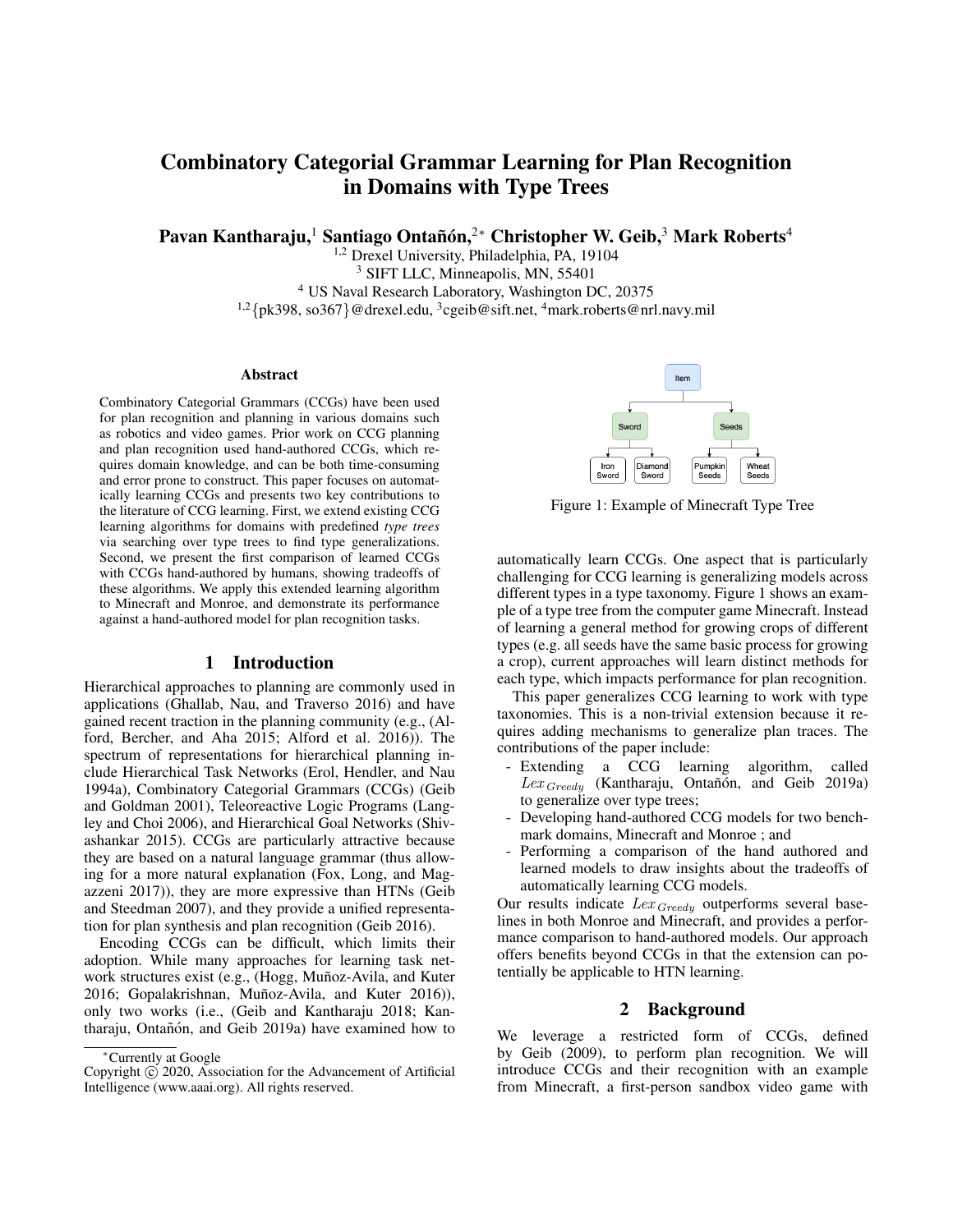a research interface from Microsoft Research (Johnson et al. 2016). The open world nature of Minecraft presents a challenge for AI planning and plan recognition because the set of possible plans to generate or recognize is open ended. Many of the high-level objectives that players typically pursue are usually made up of smaller objectives such as gathering resources or crafting items, providing a natural hierarchical structure for tasks.

Minecraft also has a natural type taxonomy (Guss et al. 2019). Figure 1 provides an example type tree for items, where *Iron Sword*, *Diamond Sword*, *Pumpkin Seeds*, and *Wheat Seeds* are subtypes of *Sword* and *Seeds*. These, in turn, are a subtype of *Item*. The same actions in Minecraft can be applied to objects with different types. For example, we can use objects with types *iron sword*, *diamond sword*, *pumpkin seeds* and *wheat seeds* in Minecraft. Without type trees, we need separate actions and hierarchies for each type. With type trees, we can specify a single action that uses an *item* and reuse it with specifications of *item* in the tree, motivating the need for type trees in Minecraft.

CCGs are a hierarchical grammar that is constructed to synthesize or recognize hierarchical plans. Learning a CCG is done with respect to a sequence of observed actions  $\vec{\sigma}$ . Consider a  $\vec{\sigma}$  for a Minecraft agent  $Player_1$  to obtain chicken meat, shown in Figure 3 (top). To obtain the meat,  $Player_1$  moves toward a chicken, attacks the chicken, and gathers the resulting drop. Such actions are instances of *action types*, which are templates for constructing executable actions. The sequence  $\vec{\sigma}$  contain three action types: **Move**( $U_1$ ), **Attack**( $U_1, U_2$ ), and **Gather**( $U_1, G$ ). An action can be *instantiated* by assigning objects in the domain to the variables of the action type (e.g. to get  $Move(Player_1)$ , we use **Move**( $U_1$ ) and assign the value  $Player_1$  to variable  $U_1$ ).

Each action type is associated with a finite set of CCG categories  $C$  that capture functions from states of the world to other states of the world. CCG categories come in two types: *Atomic* and *Complex*. Atomic categories are a set of indivisible labels A, B, C..  $\in \mathcal{C}$  that function as the non-terminals within the grammar; these labels map to action types as the terminals. Drawing parallels to hierarchical planning, they can be seen as tasks that will be decomposed into instances of action types. Complex categories, on the other hand, can be seen as curried functions (Curry 1977), that capture structure, abstraction, and ordering constraints within the grammar. Complex categories are built using two operators "/" and " $\mathcal{C}$ " and having the form Z/X or Z $\mathcal{X}$ , where Z is a single (atomic or complex) category, and X is a set (possibly singleton) of atomic categories. Each operator defines a function that takes a set of *arguments* (the categories on the right hand side of the slash, X), and produces a *result* (the category on the left hand side of the slash, Z). The slash operators define ordering constraints for plans, indicating where other actions and tasks are found relative to an action. Those categories associated with the forward slash operator are after the action, and those associated with the backward slash are before it. We will see an example of this shortly. For convenience, we also define the *root* of category G (atomic or complex) as the leftmost atomic category in G (e.g C would be the root of  $((C)\{A\})\{B\}$ .



Figure 2: An example CCG (described formally in Figure 3) in graphical form. Ovals indicate action types and boxes indicate atomic categories

A problem domain is defined by a *plan lexicon* (referred to as CCG lexicon or CCG),  $\Lambda = \langle \Sigma, C, f \rangle$ , where  $\Sigma$  is a finite set of action types,  $C$  is a finite set of atomic and complex categories (as defined above), and  $f$  is a mapping function such that  $\forall a \in \Sigma$ ,

$$
f(a) \rightarrow \{c_i : p(c_i|a), ..., c_j : p(c_j|a)\}\
$$

where  $c_i \dots c_j \in \mathcal{C}$  and  $\forall a \sum_{k=i}^j p(c_k|a) = 1$ . This definition implies that action type can have multiple but finite number of categories associated with it in  $\Lambda$ . We refer the interested reader to Geib (2009) for details on these probabilities and their use in plan recognition.

In CCGs, *combinators* parse sequences of tokens. The two most common types of combinators are *application* and *composition*. The application combinator applies an atomic category to a complex category of arity one while composition combines two complex categories:

Rightward Application:  $X/\{Y\}$   $Y \to X$ Leftward Application:  $Y$   $X\backslash\{Y\} \rightarrow X$ 

Rightward Composition:  $X/\{Y\}$   $Y/\{Z\} \rightarrow X/\{Z\}$ 

Intuitively, we can think of application and composition combinators as functional application and composition. Example: Figure 3 (middle) shows one possible CCG relevant to  $\vec{\sigma}$ . Here,  $\Sigma = \{Move, Attack,$ Gather and  $C = \{Move, ObtainChickenMeat, Attack,$ ((ObtainChickenMeat)/{Gather})\{Move}} (stated without parameters for brevity). The action types  $\text{Move}(U_1)$ , **Attack**( $U_1, U_2$ ), and **Gather**( $U_1, G$ ) each have typed variables representing entities  $U_1$  and  $U_2$ , and dropped item G. Since each action type has a single category,  $p(c|a) = 1$ .

Figure 2 provides a graphical representation of the CCG in Figure 3 (types are removed for simplicity). Action types are indicated by ovals and categories are indicated by rectangles. The atomic categories "Move" and "Gather" can be viewed as tasks that can be completed by action types Move and Gather. The complex category "((ObtainChickenMeat)/{Gather})\{Move}" associated with the action type Attack, states that task "ObtainChickenMeat" can be completed by executing the following sequence of actions and tasks:  $\langle Move, Attack, Gather \rangle$ . Action, category pairs are similar to methods from hierarchical planning (Erol, Hendler, and Nau 1994b).

# The CCG Plan Recognition Problem

We define the *CCG plan recognition problem* as  $PR =$  $({\vec{\sigma}}, \Lambda, s_0)$ , where  ${\vec{\sigma}}$  is a sequence of observed actions,  $\Lambda$  is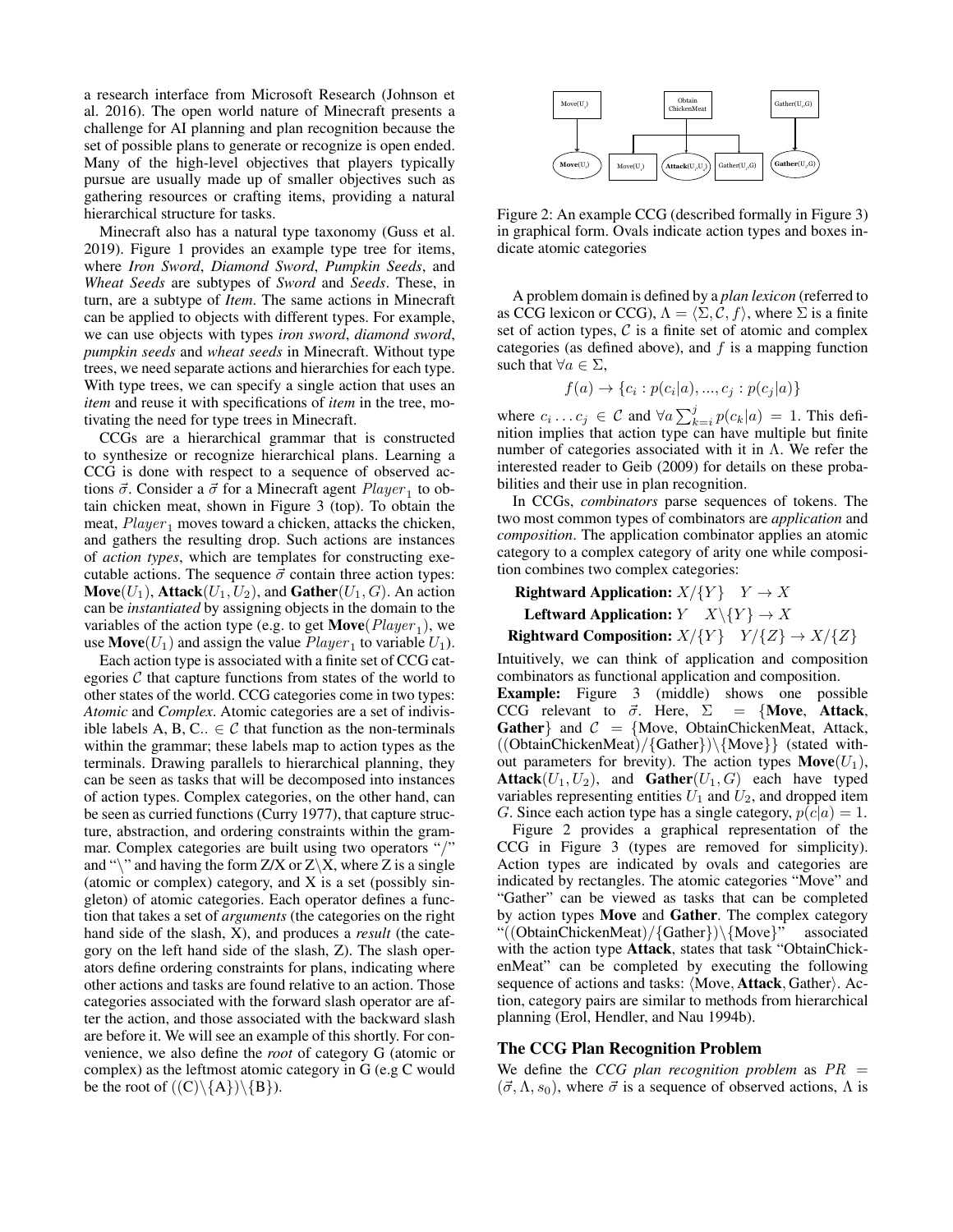$\vec{\sigma} = [\text{Move}(Player_1), \text{Attack}(Player_1, \text{Chicago}), \text{Gather}(Player_1, \text{Chicago})]$ 

 $f(\text{Move}(U_1 - \text{Entity})) \rightarrow \{\text{Move}(U_1 - \text{Entity}) : 1\}$  $f(\text{Attack}(U_1 - \text{Entity}, U_2 - \text{Entity})) \rightarrow$  $\{((ObtainChickenMeat)/\{Gather(U_1 - Entity, G - Drop)\})\setminus \{Move(U_1 - Entity)\} : 1\}$  $f(\text{Gather}(U_1 - \text{Entity}, G - \text{Drop})) \rightarrow \{\text{Gather}(U_1 - \text{Entity}, G - \text{Drop}) : 1\}$ 

| $Move(Player_1)$ | $\textbf{Attack}(Player_1, Chicken_1)$                                                                                            | $Gather(Player_1, ChickenMeat)$ |
|------------------|-----------------------------------------------------------------------------------------------------------------------------------|---------------------------------|
|                  | 2) Move $(U_1 = Player_1)$ ((ObtainChickenMeat)/{Gather $(U_1, G)$ }) {Move $(U_1)$ } Gather $(U_1 = Player_1, G = ChoiceenMean)$ |                                 |
|                  | (ObtainChickenMeat)/{Gather $(U_1, G)$ }                                                                                          |                                 |
|                  | <b>ObtainChickenMeat</b>                                                                                                          |                                 |

Figure 3: An example plan  $\vec{\sigma}$  (top), CCG (middle), and parse of three observed actions for obtaining chicken meat (bottom)

a CCG lexicon, and  $s_0$  is the initial state of the world from which  $\vec{\sigma}$  was executed. This work assumes each  $\vec{\sigma}$  corresponds to a single task. The solution to the CCG plan recognition problem is a pair  $(E, T)$ , where T is a conditional probability distribution over the set of top-level tasks that are being pursued, and  $E$  is a list of hypotheses that each define a unique possible plan which are instances of  $\vec{\sigma}$ . T is computed from E using weighted model counting.

Example: Figure 3 (bottom) shows the recognition of the observed sequence of actions  $\vec{\sigma}$  (Figure 3 (middle)), which is a plan for obtaining chicken meat. First, a category is assigned to each action and its parameters  $(U_1, G)$  are bound based on the action (i.e.  $U_1$  =  $Player_1, G$  =  $ChickenMeat)$ . This results in the categories shown in line 2 of Figure 3. The category  $((ObtainChickenMeat)/{Gather(U_1, G)})\backslash{Move(U_1)}$ requires a Move $(U_1)$  to its left. Binding  $U_1$  to  $Player_1$ unifies  $Move(U_1 = Player_1)$  with  $Move(U_1)$  and allows leftward application to produce (ObtainChicken-Meat)/{Gather $(U_1, G)$ } shown in line 3. This category expects a Gather $(U_1, G)$  to the right. Rightward application can be used to produce ObtainChickenMeat. Since there are no more category arguments or actions, parsing ends, hypothesizing an instance of the ObtainChickenMeat plan.

### 3 Supervised CCG Learning

This work focuses on extending the CCG learning algorithm  $Lex_{Greedy}$ . Lex  $Greedy$  takes as input a labeled training dataset D and an initial lexicon  $\Lambda_{init}$ .  $\Lambda_{init}$  provides minimal prior knowledge about a domain by mapping each action type to a single atomic category in the lexicon. Intuitively, this lexicon indicates that each action is generated by a single, unique task. The labeled training dataset  $D$  is a set of sequences of observed actions (called plan trace)  $\vec{\sigma}_i = \langle a_1, a_2, \dots a_m \rangle$  paired with a single top-level task  $T_i$ (symbolic representation of an activity in a domain (Hogg, Kuter, and Muñoz-Avila 2010)):  $D = {\vec{\sigma}_i : T_i | i = 1 \dots N}$ .

A CCG lexicon is learned by two, possibly interleaved, processes: *category generation* and *probability estimation*. Category generation entails hypothesizing complex CCG categories given the training data. In particular, category generation learns the set of CCG categories C from  $\Lambda =$  $\langle \Sigma, C, f \rangle$ . Probability estimation entails estimating the conditional probabilities  $p(c_{i,j} | a_i)$   $(a_i \in \Lambda_\Sigma, c_{i,j} : p(c_{i,j} | a_i) \in$  $\Lambda_{f(a_i)}$ ) in f. We summarize both algorithm's below and refer interested readers to the original works of Kantharaju, Ontañón, and Geib (2019a) for more details.

 $Lex_{Greedy}$  learns a mapping from plan traces to their corresponding top-level task, while abstracting common sequences of tasks. Prior to learning, preprocessing is applied on the plan traces in D to convert them into *category traces*, where each action is replaced with its action type's corresponding atomic category in  $\Lambda_{init}$ . Lex  $Greedy$  works on this updated dataset  $D_C = \{\vec{C}_i : T_i | i = 1 \dots N\}.$ 

The category generation process first greedily learns a set of abstractions M, and then constructs complex categories given M. Each  $m \in M$  contains a sequence of atomic categories  $m_{\vec{C}}$  and an abstracted atomic category  $m_C$ . We note that atomic categories created by  $Lex_{Greedy}$  represents a sequence of action types, where some instantiation of the sequence is found in  $D$ . Specifically, category generation starts by finding the most common sequence of atomic categories  $\vec{S}$  in the category traces whose frequency meets an *abstraction threshold*  $\gamma$  (percentage of the dataset), where  $\vec{S}$  contains at least one category in  $\Lambda_{init, \mathcal{C}}$ . Next, for each training instance, category trace pair  $\vec{\sigma}_i, \vec{C}_i$  ( $1 \leq i \leq N$ ) relevant to  $\vec{S}$ , Lex <sub>Greedy</sub> retrieves non-overlapping sequences of actions from  $\vec{\sigma}_i$  that is an instantiation of the action types represented by the atomic categories in  $S$ .

For each non-overlapping sequence,  $Lex_{Greedy}$  constructs  $m$  in the following way. First, the algorithm retrieves the objects from the actions and constructs an ordered set of objects consistent with the ordering of the actions. Given this,  $Lex_{Greedy}$  gets the types for each object, and construct an ordered set of typed variables where each type is given a variable name based on its location in the ordered set. Next,  $m_{\vec{C}}$  is set as  $\vec{S}$ , and an atomic category  $m_{\vec{C}}$  is constructed by constructing an identifier for  $\vec{S}$  as its name and the ordered set as its parameters. Finally,  $m_C$  replaces  $\vec{S}$  in  $\vec{C}_i$ .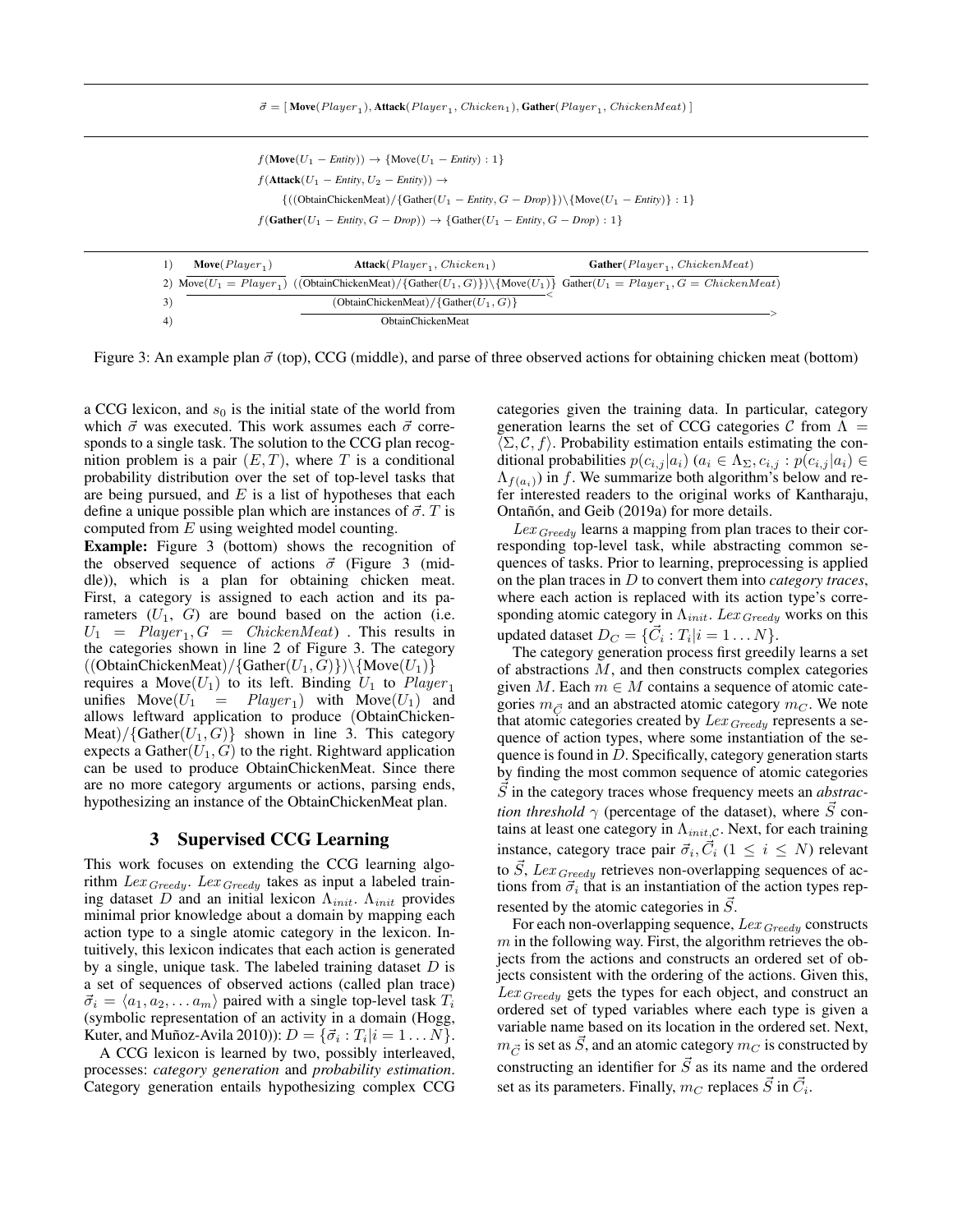This process is repeated until all abstractions are found or each category trace has exactly one category from  $\Lambda_{init,C}$ .  $Lex_{Greedy}$  then constructs a set of abstractions for  $\vec{C}_i : T_i \in$  $D_C$ , where  $m_C$  is the top-level task  $T_i$  and  $m_{\vec{C}}$  is  $\vec{C}_i$ . Once all abstractions M are constructed, complex categories are construct for each  $m \in M$  by first removing a category  $c \in$  $m_{\vec{C}}$  from  $m_{\vec{C}}$  where  $c \in \Lambda_{init,c}$ . Next,  $m_C$  is set as the root and the categories in  $m_{\vec{C}}$  become arguments. The category is then assigned to the action type corresponding to  $c$ .

Probability (or parameter) estimation entails estimating the conditional probabilities  $p(c_{i,j} | a_i)$   $(a_i \in \Lambda_{\Sigma}, c_{i,j} :$  $p(c_{i,j} | a_i) \in \Lambda_{f(a_i)}$ ) in f. These probabilities are estimated based on the frequency of the category being constructed during category generation. Categories whose conditional probabilities are below a *pruning threshold* are removed.

# 4 CCG Learning With Type Trees

A limitation of  $Lex_{Greedy}$  is that it does not leverage a-priori type tree knowledge. Specifically, it assumed that each type symbol in the domain model did not have any specializations or generalizations. This limits application to domains such as Minecraft or Monroe. This section presents necessary changes to  $Lex_{Greedy}$  to leverage knowledge of type trees. We assume that these type trees capture the type/subtype relations in the domain as inheritance trees.

Our extension is aimed at the category generation process of CCG learning. Suppose we have two common sequences of atomic categories that abstract to two atomic categories  $t_1$ and  $t_2$  with the same name. In this case, we want to construct a single atomic category for both common sequences. However, the set of parameters (typed variables) for each category can have different types. Thus, we need to compute generalized types for each variable in  $t_1$  and  $t_2$ . Figure 4 provides such an algorithm for finding an ordered set S of generalizations of types for variables in  $t_1$  and  $t_2$  given the type trees  $T$  from the domain. If this algorithm is successful, a single atomic category can be constructed for both sequences. However, if unsuccessful, two separate categories have to be constructed.

In Figure 4,  $t_{1,i}$  and  $t_{2,i}$  (where  $1 \leq i \leq n$ ) correspond to a typed variable in atomic categories  $t_1$  and  $t_2$ , and we note that the variables of  $t_{1,i}$  and  $t_{2,i}$  will be the same. First, several quick checks are made (lines 4-5) to ensure that both categories can be generalized. Next, the algorithm finds the least general generalization (LGG) for each type in the category. An LGG is defined as the first type in a type tree that is more general than both  $t_{1,i}$  and  $t_{2,i}$ . If one is more general to the other, then the more general type is the LGG.

If the types of  $t_{1,i}$  and  $t_{2,i}$  are the same, then they are the LGG of each other and  $t_{1,i}$  is added to S. If they are not the same, then the algorithm gets the trees  $T_1, T_2 \in T$  which contain the types of  $t_{1,i}$  and  $t_{2,i}$ . Next, the algorithm computes the path from the type of  $t_{1,i}$  to the root of  $T_1$  ( $P_1$ ) and the path from the type of  $t_{2,i}$  to the root of  $T_2$  ( $P_2$ ). Each path is a sequence of types from the starting type to the root type. *CategoryGeneralization* then finds the first common type ω from  $P_1$  and  $P_2$  using the  $FirstCommon(P_1, P_2)$  function. FirstCommon traverses the sequence of types in  $P_1$  and

```
1: procedure CATEGORYGENERALIZATION(t_1, t_2, T)<br>
\rightarrow t_1, t_2 \rightarrow Atomic Categories T \rightarrow Type Trees
 2: t_1, t_2 \rightarrow Atomic Categories, T \rightarrow Type Trees<br>3: S = \emptyset, n = |args(t_1)|3: S = \emptyset, n = |args(t_1)|<br>4: if name(t_1) \neq name4: if name(t_1) \neq name(t_2) \land |args(t_1)| \neq |args(t_2)| then<br>5: contract return Failure
                5: return Failure
 6: for i = 1...n do<br>7: if type(t_{1,i}) =7: if type(t_{1,i}) == type(t_{2,i}) then<br>8: S \leftarrow append(S, t_{1,i})8: S \leftarrow append(S, t_{1,i})<br>9: else
                else
10: T_1 \rightarrow Tree containing type(t_{1,i}) from T
11: T_2 \rightarrow Tree containing type(t_{2,i}) from T<br>12: P_1 \leftarrow Path from type type(t_{1,i}) to root o
                      P_1 \leftarrow Path from type type(t_{1,i}) to root of T_113: P_2 \leftarrow Path from type type(t_{2,i}) to root of T_214: \omega \leftarrow FirstCommon(P_1, P_2)<br>15: if \omega \neq nil then
                     if \omega \neq nil then
16: S \leftarrow append(S, (var(t_{1,i}) - \omega))17: else
18: return Failure
19: if S = \emptyset then
20: return Failure
21: else
22: return S
```
Figure 4: Generalization of Variables in Atomic Categories

checks to see if any exist in  $P_2$ . If no common element (i.e.  $\omega = nil$ ) is found, this implies that  $t_{1,i}$  and  $t_{2,i}$  do not have an LGG, and the algorithm fails.

Given this, the category generation process of  $Lex_{Greedy}$ is updated as follows. First, the process constructs a set of abstractions  $m \in M$  as per the original  $Lex_{Greedy}$  algorithm described in Section 3. Next, the abstracted atomic category  $m<sub>C</sub>$  and each atomic category in  $m<sub>C</sub>$  is generalized via the *CategoryGeneralization* algorithm from Figure 4. Finally, the process constructs complex categories using this updated  $M$  as per the original  $Lex_{Greedy}$  algorithm.

We provide an quick example of *CategoryGeneralization*'s execution based on the type tree in Figure 1 on the two following categories:

$$
Cat1(W - Iron Sword, X - Wheat Seeds)
$$
  

$$
Cat1(W - Sword, X - Pumpkin Seeds)
$$

We note that all quick checks are passed (same category name and number of arguments). Next, *CategoryGeneralization* checks the types *Iron Sword* and *Sword*. Since both are not the same type, the algorithm checks for its LGG by computing  $P_1 = \langle$ *Iron Sword*, *Sword*, *Item* $\rangle$  and  $P_2 =$  $\langle$ *Sword*, *Item* $\rangle$ . Here, the first common type is *Sword*, and *S* is updated to be  $S = \{W - Sword\}$ . Next, *CategoryGeneralization* checks the types *Wheat Seeds* and *Pumpkin Seeds*. Similar to the previous pair of types, the algorithm checks an LGG by computing  $P_1 = \langle \textit{Pumpkin Seeds}, \textit{Seeds}, \textit{Item} \rangle$ and  $P_2 = \langle$ *Wheat Seeds*, *Seeds*, *Item* $\rangle$ . Here, the first common type is *Seeds*, and S is then updated to be  $S = \{W - \}$ *Sword*, *X* − *Seeds* }. Given this, Lex <sub>Greedy</sub> can now construct the atomic category  $Cat_1(W - Sword, X - Seeds)$ .

#### 5 Experiments

We aim to answer the question *How well does CCG learning apply domains with type trees?* As such, our experi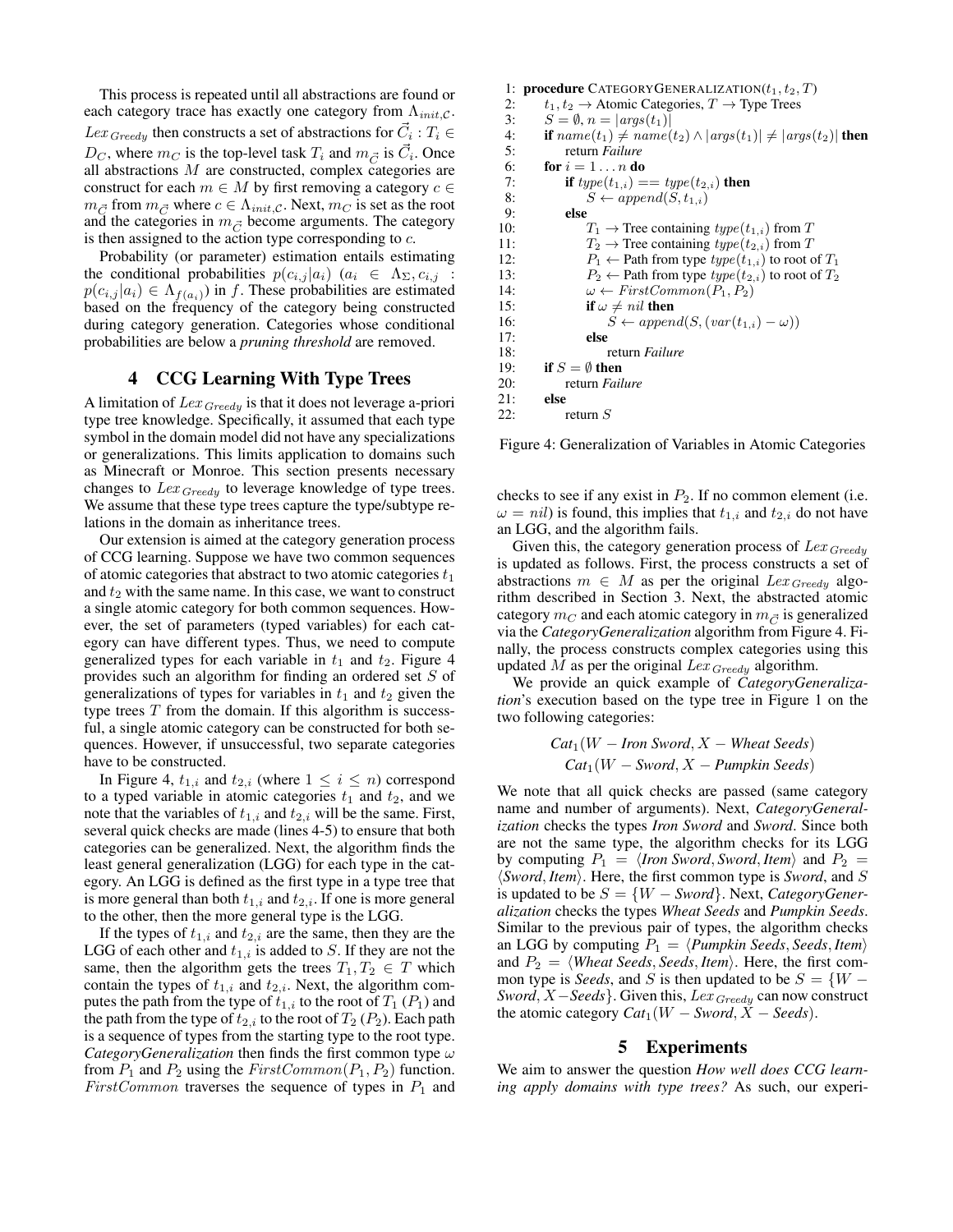ments focus on evaluating the performance of CCG learning (specifically  $Lex_{Greedy}$ ) for plan recognition in Minecraft and Monroe (Blaylock and Allen 2005). We also structurally compare the CCGs learned by  $Lex_{Greedy}$  with the handauthored model to understand their differences. All experiments were run on a machine with 3.40GHz Intel i7-6700 CPU and 32 GB RAM. We use Monte-Carlo Tree Search (MCTS) for CCG plan recognition (Kantharaju, Ontañón, and Geib 2019b) as this approach has demonstrated success in RTS games from prior work. We first start by describing the Monroe and Minecraft datasets used in our experiments. Next, we define all tunable parameters for both  $Lex_{Greedy}$ and MCTS. Finally, we describe metrics used in our experiments, experiment setup, and analyze results.

The Monroe domain captures plans for disaster relief including, providing medical aid, plowing snow, and clearing debris from roads. We constructed a corpus of 1000 plans for various tasks in the domain using the publicly-available Monroe dataset generator.<sup>1</sup> This generator uses a modified version of SHOP2 (Nau et al. 2003) to generate a set of valid plans for a task, and randomly chooses a plan from the set to add to the corpus. We did not use the available dataset *Monroe 5000* as it contained plans for multiple tasks. This breaks the assumption that  $Lex_{Greedy}$  requires that each plan trace in its training corpus maps to a single top-level task.

We constructed a Minecraft dataset as follows. We build an interface over Project Malmö to extract a learning dataset. In this work, we assume full observability of the Minecraft environment. At a high-level, we have a single agent execute predefined tasks, and extract observed actions from the agent. The five tasks in our dataset are *obtain beef*, *obtain chicken meat*, *obtain potato*, *obtain pumpkin pie* and *obtain bread*. Specifically, the agent uses SHOP2 to generate symbolic plans. These plans are then fed into the Minecraft interface, and observable actions are executed in the environment. The set of observable actions are gather, select, move, look at, attack, harvest and use. A dataset for CCG learning is then constructed by extracting sequences of these observed actions and their corresponding task. This dataset assumes that each sequence of observed actions corresponds to a single task (no interleaving plans). Additionally, this dataset is noisy as there are various plans in the dataset that are missing observations. This is most likely due to the interface not registering those actions.

Both the Minecraft and Monroe datasets have an imbalance in the number of instances per tasks. In Minecraft, this is a result of the agent's policy for choosing tasks. Almost 42% of the dataset corresponds to the *obtain beef* task as the agent preferred this task over others. In Monroe, tasks are chosen using a random weighted distribution. The majority task *plow road* makes up approximately 24% of the total instances. To address this imbalance, we additionally construct a balanced dataset by oversampling the minority tasks.

For our experiments, we tune the number of iterations of MCTS to 15000. We believed that this was more than enough to recognize many of the tasks in the Minecraft domain. We also use an  $\epsilon$ -greedy tree policy with  $\epsilon = 0.4$ , and a random playout policy. For  $Lex_{Greedy}$ , we set the abstraction threshold  $\gamma$  to be 50% of the dataset and the pruning threshold  $\tau$  to be 0, which indicates no pruning.

We apply two metrics to evaluate performance of CCG learning. The first metric is *task recognition accuracy*:

$$
Accuracy = 100 * \frac{Number\ of\ correctly\ predicted\ task}{Total\ Number\ of\ Testing\ instances}
$$

The second metric is the *convergence point* for successfully predicted tasks (Blaylock 2005). The convergence point is computed as the minimum percentage of actions in a plan trace required before plan recognition correctly predicts the task as the most likely, and continues to predict that task until the end of the plan trace. Early recognition in Minecraft is important as it allows one to act quickly to the needs of players or agents. Thus, this metric should be low.

#### Hand-Authored vs. Learned CCG

We evaluate  $Lex_{Greedy}$  against a hand-authored CCG, random recognizer, and biased recognizer. A random plan recognizer chooses a task uniformly at random from the set of possible tasks. A biased recognizer chooses the most frequent task in the dataset. For the unbalanced dataset, this is the majority task (*obtain beef* for Minecraft and *plow road* for Monroe). The biased recognizer is the same as the random recognizer for the balanced dataset, but we include it for completeness. For this evaluation, we disabled the probability estimation in  $Lex_{Greedy}$ . This resulted in a CCG where categories associated with each action type had a uniform probability distribution. We refer to this version of  $Lex_{Greedy}$  as  $Lex_{Greedy}^*$ . We also trained and tested  $Lex^*_{Greedy}$  on the entire dataset. Both were done to provide a fair comparison to the hand-authored CCG.

The hand-authored Minecraft and Monroe model was constructed and refined over a single day by a single researcher. The researcher has over 20 years of video game experience, with approximately 20-30 hours put into Minecraft. Explicitly, the researcher has done various activities in the game such as maintaining a farm of animals and crops, and built a house. The researcher however, has not played other crafting games. With respect to Monroe, the researcher has little prior knowledge of the plans in the domain. They also have significant knowledge of CCGs, and has hand-authored CCGs in the past.

The authoring process for both domains was as follows. For both domains, models were constructed using a text editor. In particular, the Minecraft domain model was constructed by first outlining plans for each executable task in the Minecraft dataset. Second, relevant CCG categories for each plan were then constructed. Third, the model was refined and tested against these plans until all tasks could be recognized. The Monroe model was constructed by adapting the SHOP2 model used to construct the dataset. As such, the results for this model will be better than one without knowledge of the SHOP2 model. However, the researcher only checked for syntactic errors, and didn't test recognition. Thus, we expect reduced performance for plan recognition due to errors. Over 100 executions of  $Lex_{Greedy}^{\star}$  on the unbalanced datasets,  $Lex_{Greedy}^*$  took on average 2.94 seconds

<sup>1</sup> https://www.cs.rochester.edu/research/cisd/resources/monroe-plan/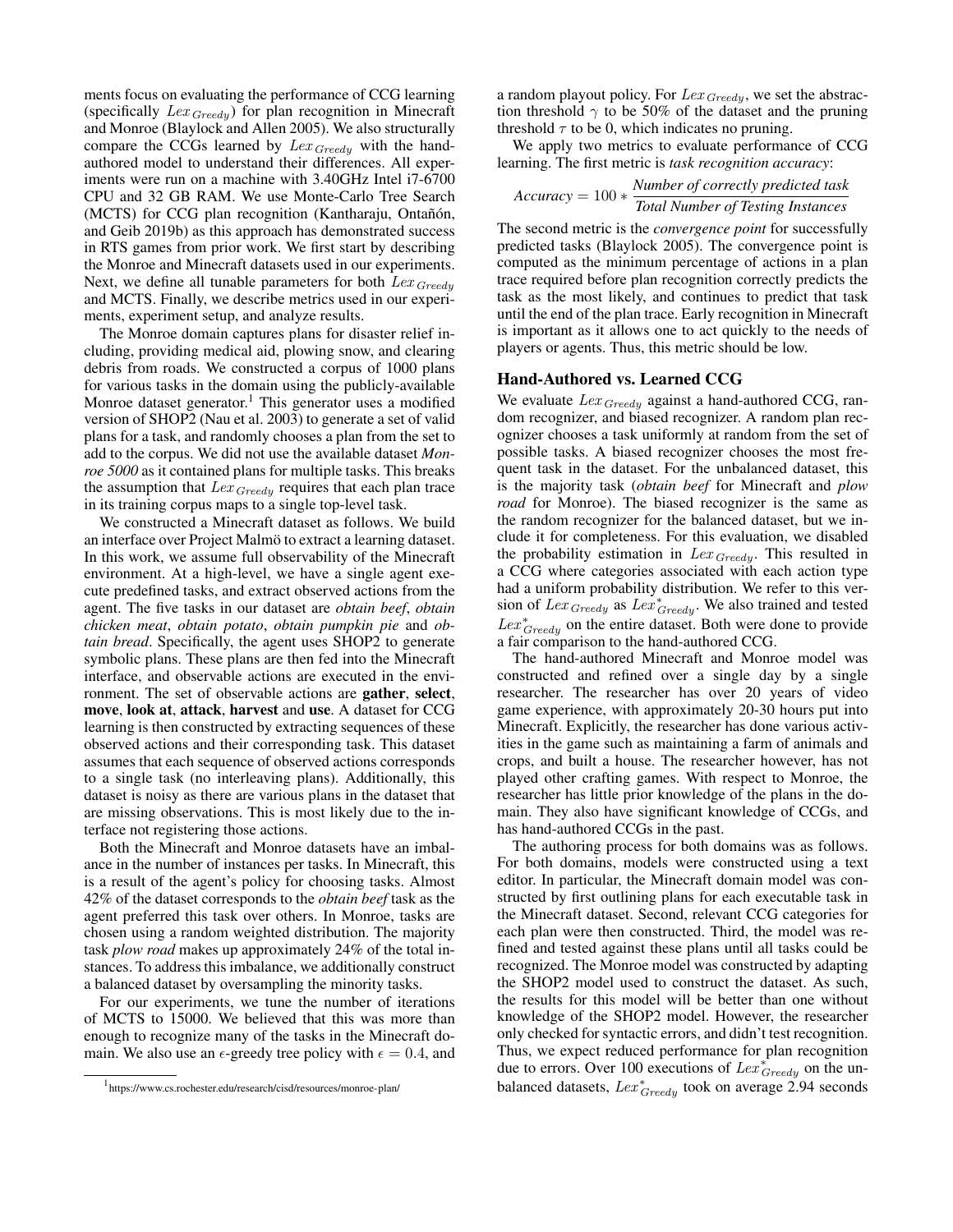|                                                                                 | <b>Minecraft</b> |                                | Monroe        |                                                |
|---------------------------------------------------------------------------------|------------------|--------------------------------|---------------|------------------------------------------------|
| <b>Measures/Metrics</b>                                                         | Hand-Authored    | $Lex^{\pi}_{Greedy}$           | Hand-Authored | $Lex^*_{Greedy}$                               |
| # of complex categories with only right arguments                               |                  |                                |               | 287                                            |
| # of complex categories with only left arguments                                |                  |                                |               |                                                |
| # of complex categories with both right and left args. (i.e. hybrid categories) |                  |                                |               | 146                                            |
| Total # of categories in CCG                                                    | 26               |                                |               | 464                                            |
| Total # of action types in CCG                                                  |                  |                                | 28            | 28                                             |
| Statistics for # of categories / action type (Avg/Std. Dev/Min/Max)             |                  | $3.71/2.12/1/6$ 5.71/3.69/2/14 |               | 4.32 / 5.06 / 1 / 25   16.57 / 49.34 / 1 / 247 |

Table 1: Comparison of CCG Learned by  $Lex^*_{Greedy}$  to Hand-Authored CCG

|                 | Minecraft     |                          |             |             | Monroe        |                          |             |             |
|-----------------|---------------|--------------------------|-------------|-------------|---------------|--------------------------|-------------|-------------|
|                 | Hand-authored | $\sim$ + Lex $_{Greedy}$ | Random Rec. | Biased Rec. | Hand-authored | $\sim$ + Lex $_{Greedy}$ | Random Rec. | Biased Rec. |
| <b>Balanced</b> | 53.22%        | 64.06%                   | 20.00%      | 20.00%      | 64.81%        | 28.16%                   | 10.00%      | 10.00%      |
| Unbalanced      | 53.95%        | $29.68\%$                | $20.00\%$   | 42.40%      | 74.8%         | 33.2%                    | $10.00\%$   | 24.00%      |

Table 2: Recognition Accuracy for Hand-Authored vs. Learned CCG (higher=better)

|               | Minecraft |                            | Monroe        |                    |  |
|---------------|-----------|----------------------------|---------------|--------------------|--|
| Hand-authored |           | $+$ + $Lex_{Greedy}$ = $+$ | Hand-authored | $-$ Lex $_{Greed}$ |  |
| Balanced      | 84.91%    | 70.28%                     | 90.24%        | 75.77%             |  |
| Unbalanced    | 85.00%    | 62.60%                     | 90.74%        | 82.02%             |  |

Table 3: Convergence Point for Hand-Authored and Learned CCG (lower=better)

(with standard deviation of 0.07) to learn a CCG for the Minecraft domain, and 6.91 seconds (with standard deviation of 0.04) for the Monroe domain. Given that both models each took one day to construct, learning a model is *29388x* faster for Minecraft and *12504x* faster for Monroe. Thus, we see that automatically constructing CCGs from training data can reduce time needed to construct a CCG.

Table 1 provides several structural metrics for CCGs, their descriptions, and results on different CCGs. We found three different types of complex categories in the CCG, *left*, *right*, and *hybrid*, defined in rows 3-5 of Table 1. For the Minecraft domain, we see that many of the categories in the CCGs are hybrids. However, many of the hybrid categories for the learned CCG have more right arguments than left, especially categories for *obtain bread*. The hand-authored model on the other hand had hybrid categories with more left arguments. For the Monroe domain, many of the learned complex categories are right and hybrid. Interestingly, many of these hybrid categories contained more right arguments than left.

For both domains, we see that the number of categories generated during learning is higher than a hand-authored model, even having more categories per action type. This makes sense as the hand-authored CCGs were made by a researcher knowledgeable about CCGs. The number of categories per action type is the branching factor for CCG plan recognition search. As such, they strategically placed categories with specific actions to reduce complexity during plan recognition. For the Monroe domain, the number of categories per action type for the learned model is much higher than the hand-authored model. This is because two action types had a large number of categories associated with it, with one having 247 categories. The learned CCGs had more categories per action type than the hand authored model, but also took significantly less time to construct.

Next, we compare the performance of the learned CCG against a hand-authored model for plan recognition. Ta-

ble 2 contains recognition accuracy for  $Lex^*_{Greedy}$  and the hand-authored CCG for both Minecraft and Monroe. For the Minecraft domain,  $Lex_{Greedy}^*$  achieved recognition accuracy of 64.06% on the balanced dataset, outperforming the hand-authored model with an accuracy of 53.22%. Both additionally outperformed the random and recognizer biased recognizer. The hand-authored model split recognition between *obtain beef* and *obtain chicken meat* almost equally while  $Lex_{Greedy}^*$  favored *obtain chicken meat*. This is a result of ambiguity between the tasks; both tasks use the same sequence of actions, differing only in the parameters of the actions. We believe the recognition accuracy difference was due to this discrepancy. We also believe that the failure of the hand-authored CCG to recognize bread added to this difference. This failure is due to the constraints placed on MCTS. Running the CCG on higher number of iterations yielded successful recognition for *obtain bread*.

For the Minecraft domain,  $Lex^*_{Greedy}$  achieved an accuracy of 29.68% compared to the hand-authored model's 53.95% on the unbalanced dataset. Both outperformed a random recognizer, but only the hand-authored outperformed a biased recognizer.  $Lex^{\star}_{Greedy}$  had poor accuracy compared to the hand-authored model. This was most likely a result of recognizing *obtain potato* as *obtain bread*. Upon inspection of the learned CCG, we noticed that  $Lex^*_{Greedy}$  learned a CCG category for *obtain bread* that could recognize the sequence of actions for *obtain potato*. This means that the Minecraft dataset contained a plan for *obtain bread* that was similar to *obtain potato*. We also expected *obtain chicken meat* to be recognized as *obtain beef* as it is the most frequent task in the dataset. However, our results indicate the opposite. We noticed that for a majority of the instances for the two tasks, the two task's probabilities differed by about 0.005, implying that there was one or two additional hypothesis that yielded *obtain chicken meat* over *obtain beef*.

For the Monroe domain, we see that both the handauthored model and  $Lex_{Greedy}^*$  outperformed the random and biased baselines. However, the hand-authored model outperformed  $Lex_{Greedy}^*$ . This is expected as  $Lex_{Greedy}^*$  learned an unoptimized CCG model. Recall from Table 1 that  $Lex_{Greedy}^*$  learned a CCG model that inadvertently increased the complexity for plan recognition. As such, given the number of iterations for plan recognition,  $Lex^*_{Greedy}$  had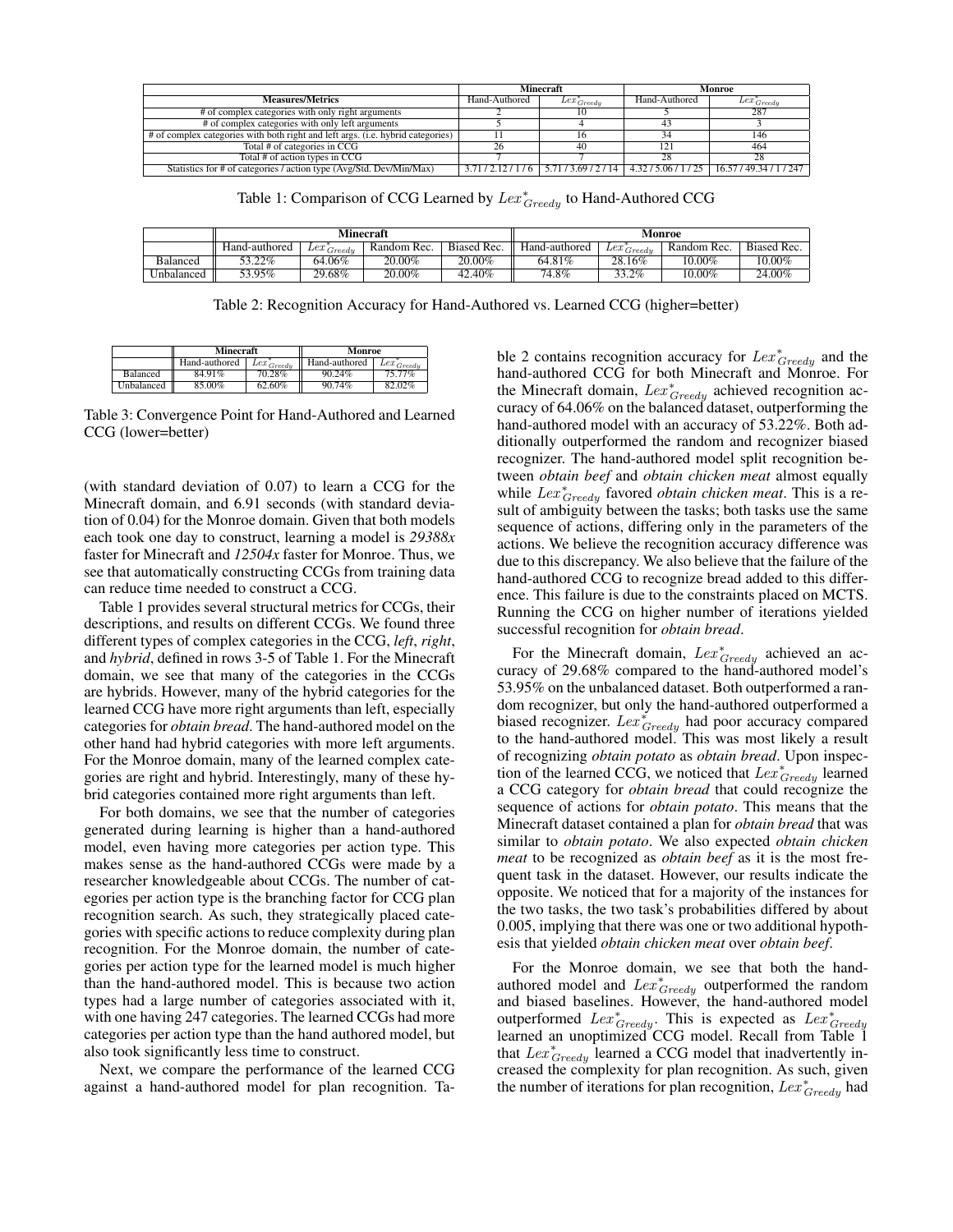lower accuracy. One interesting thing about results on the hand-authored model is that it failed to recognize *fix power line*. Recall that the hand-authored domain was only tested for syntactic correctness. The researcher who constructed the model made an error constructing a category for that task, thus MCTS could not recognize that task. However,  $Lex^*_{Greedy}$  learned categories for that task that were correct. Thus, the learned model recognize that task correctly. We get 74.05% (balanced) and 81.0% (unbalanced) recognition accuracy using a fixed hand-authored model.

Table 3 provides the convergence points for the handauthored model and  $Lex_{Greedy}^*$  for Monroe and Minecraft. Overall,  $Lex^*_{Greedy}$  constructed CCGs that recognized accurate plans early for both domains. For Minecraft,  $Lex_{Greedy}^*$ constructed a CCG that recognized tasks such as *obtain beef* and *obtain pumpkin pie* almost halfway through the plans. For Monroe, the constructed CCGs recognized tasks such as *plow road* and *quell riot* prior to plan completion. On the other hand, the hand-authored model required almost 100% to recognize many of the tasks in both domains. For example, *obtain beef* and *obtain chicken meat* for Minecraft and *provide medical attention* and *quell riot* for Monroe required 100% of the plan. This makes sense as the handauthored models was designed to contain more leftward complex CCG categories than rightward ones. These results also align with Table 1. Recall that  $Lex^*_{Greedy}$  learned complex categories that had more right arguments than left while the hand-authored model had the opposite. Thus, the handauthored model should need more actions to recognize tasks as it delays recognition until later in a plan.

# 6 Related Work

There are two related bodies of work: Hierarchical Task Network (HTN) and Teleoreactive Logic Program (TLP) learning. HTNs are a modeling formalism for specifying the structure of plans in a hierarchical manner. Some approaches learn search control (i.e. method preconditions) for HTNs. In particular, Ilghami et al. (2002) and Ilghami et al. (2005) used candidate elimination (Mitchell 1977) to learn HTN method preconditions while HTN-Learner (Zhuo et al. 2009) used a MAX-SAT solver (Heras, Larrosa, and Oliveras 2008) to automatically construct method preconditions from partially-observable states. Our work is more related to learning task hierarchies, similar to HTN-Maker (Hogg, Muñoz-Avila, and Kuter 2008), HTN-Maker<sup>ND</sup> (Hogg, Kuter, and Muñoz-Avila 2009), Q-Maker (Hogg, Kuter, and Muñoz-Avila 2010), HTN Learning System (Yang, Pan, and Pan 2007), and Word2HTN (Gopalakrishnan, Muñoz-Avila, and Kuter 2016).

Our work is closely related to Nguyen et al. (2017), who applies Word2Vec (Mikolov et al. 2013) to learn HTNs for Minecraft, and TLP learning. TLPs are a framework for encoding knowledge using ideas from logic programming, reactive control, and HTNs. TLPs can represent type trees using a concepts, which is a representation that can be used to encode state information in a hierarchical manner. TLPs have two types of concepts: primitive and non-primitive. Here, each type in the type tree would become a concept,

where the leaves of the type tree would be primitive concepts while the internal nodes are non-primitive concepts. Nejati, Langley, and Konik (2006) and Li et al. (Li et al. 2009) both present techniques for learning the HTN methods for TLPs from data. However, the work was not explicitly applied to learning from type trees. One main difference between our work and those in HTN and TLP learning is that our work is applied to CCGs instead of HTNs or TLPs. Another difference is that our work is applied to the problem of plan recognition, while most work has been applied to planning.

# 7 Conclusion

This paper demonstrated learning CCGs on domains with type trees. Our first contribution was an extension of  $Lex_{Greedy}$  to generalize two tasks given type trees. Our second contribution is a comparison of hand-authored CCG models to ones learned by  $Lex_{Greedy}$ . Our results indicate that  $Lex_{Greedy}$  was able to automatically construct a CCG successfully to recognize plans in Minecraft and Monroe, outperforming a random recognizer and biased recognizer. Our results also indicate that learned CCGs allowed early recognition of plans compared to a hand-authored model.

As part of our future work, we would like to apply the learned CCGs generated by  $Lex_{Greedy}$  to hierarchical planning in Minecraft. Second, we want to integrate the MCTS CCG plan recognition algorithm directly into the Minecraft interface. Both of these would allow us to construct a full game-playing agent in Minecraft. Finally, we want to look at other domains with type trees.

#### 8 Acknowledgements

This material is based upon work supported by the Defense Advanced Research Projects Agency (DARPA) under Contract No. HR001119C0128. We like to thank the US Naval Research Laboratory for providing the Minecraft dataset.

#### References

Alford, R.; Bercher, P.; and Aha, D. W. 2015. Tight Bounds for HTN Planning with Task Insertion. In *Proc. of the 25th Int. Joint Conf. on Artificial Intelligence*, 1502–1508. {AAAI} Press.

Alford, R.; Shivashankar, V.; Roberts, M.; Frank, J.; and Aha, D. W. 2016. Hierarchical Planning: Relating Task and Goal Decomposition with Task Sharing. In *Proc. IJCAI*, 3022–3028.

Blaylock, N., and Allen, J. 2005. Generating Artificial Corpora for Plan Recognition. In *Proc. of the 10th International Conference on User Modeling*, UM'05, 179–188. Berlin, Heidelberg: Springer-Verlag.

Blaylock, N. 2005. *Towards tractable agent-based dialogue*. Ph.D. Dissertation, University of Rochester.

Curry, H. 1977. *Foundations of Mathematical Logic*. Dover Publications Inc.

Erol, K.; Hendler, J.; and Nau, D. S. 1994a. HTN planning: Complexity and expressivity. In *Proc. of the 8th AAAI Conference on Artificial Intelligence*, 1123–1123.